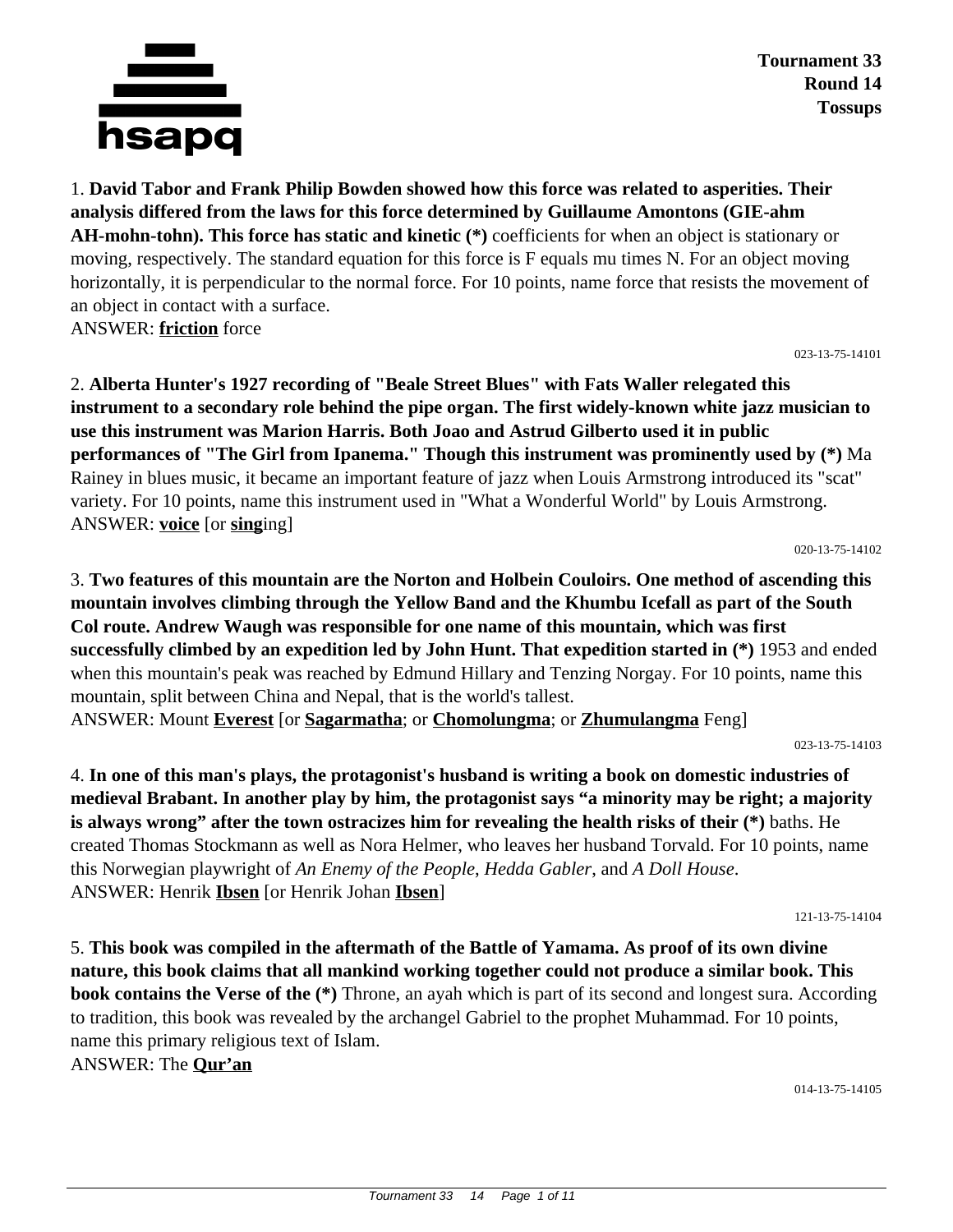6. **This leader notoriously allowed the Soviet Union to take control of the Balkans by signing the "percentages agreement." He won the 1953 Nobel Prize in Literature for his** *History of the English-Speaking Peoples***. In one speech, this man declared, "We shall fight on the beaches;" in another, he coined the term (\*)** "Iron Curtain." This man drafted the Atlantic Charter with Franklin Roosevelt, and, along with Roosevelt and Stalin, made up the Big Three. For 10 points, name this prime minister during World War II.

ANSWER: Winston Leonard Spencer **Churchill**

7. **This character is first described as a "sensible, pious fellow" by a man talking to Mr. Haley. He encourages Cassy to have faith and, as he is dying, is asked "who is Jesus, anyhow?" This character rescues Little Eva from drowning and goes to work for Augustine St. (\*)** Clare. He forgives Quimbo and Sambo for killing him. This man is beaten to death by overseers working for Simon Legree, with George Shelby arriving too late to buy his freedom. For 10 points, name this title noble slave in a novel by Harriet Beecher Stowe. ANSWER: Uncle **Tom**

052-13-75-14107

080-13-75-14106

8. **This organelle's mechanism was characterized by Thomas Steitz, who won a Nobel for his work. The signal recognition particle will move this organelle from the cytoplasm to the surface of a membrane. In eukaryotes, these organelles require the Kozak consensus sequence for binding. This organelle contains (\*)** A, P, and E sites, which serve as holding spaces for transfer RNA during translation. For 10 points, name this organelle that is the site of protein synthesis. ANSWER: **ribosome**

048-13-75-14108

9. **This country's Communist Party has a militant wing known as the New People's Army. That group formed while this country was led by a president who was overthrown in a 1986 revolution that resulted in Corazon Aquino taking power. That president of this country had a wife with a considerably-sized collection of (\*)** shoes who was named Imelda. For 10 points, name this Pacific Ocean island country that was ruled for twenty years by Ferdinand Marcos and had its independence fought for by Emilio Aguinaldo.

ANSWER: Republic of the **Philippines** [or Republika ng **Pilipinas**]

023-13-75-14109

10. **One painting by this artist contains an image of a blue flower vase drawn on a wall next to a slightly open cabinet, as well as three white women and a black servant gathering around a hookah. This artist of the** *Women of Algiers* **also depicted a king resting atop a bed that sits upon elephant statues as his slaves are being killed in his canvas (\*)** *Death of Sardanapalus*. This man placed himself in a top hat in a painting where the central bare-breasted woman is carrying a tricolor flag. For 10 points, name this artist of *Liberty Leading the People*. ANSWER: Eugene **Delacroix**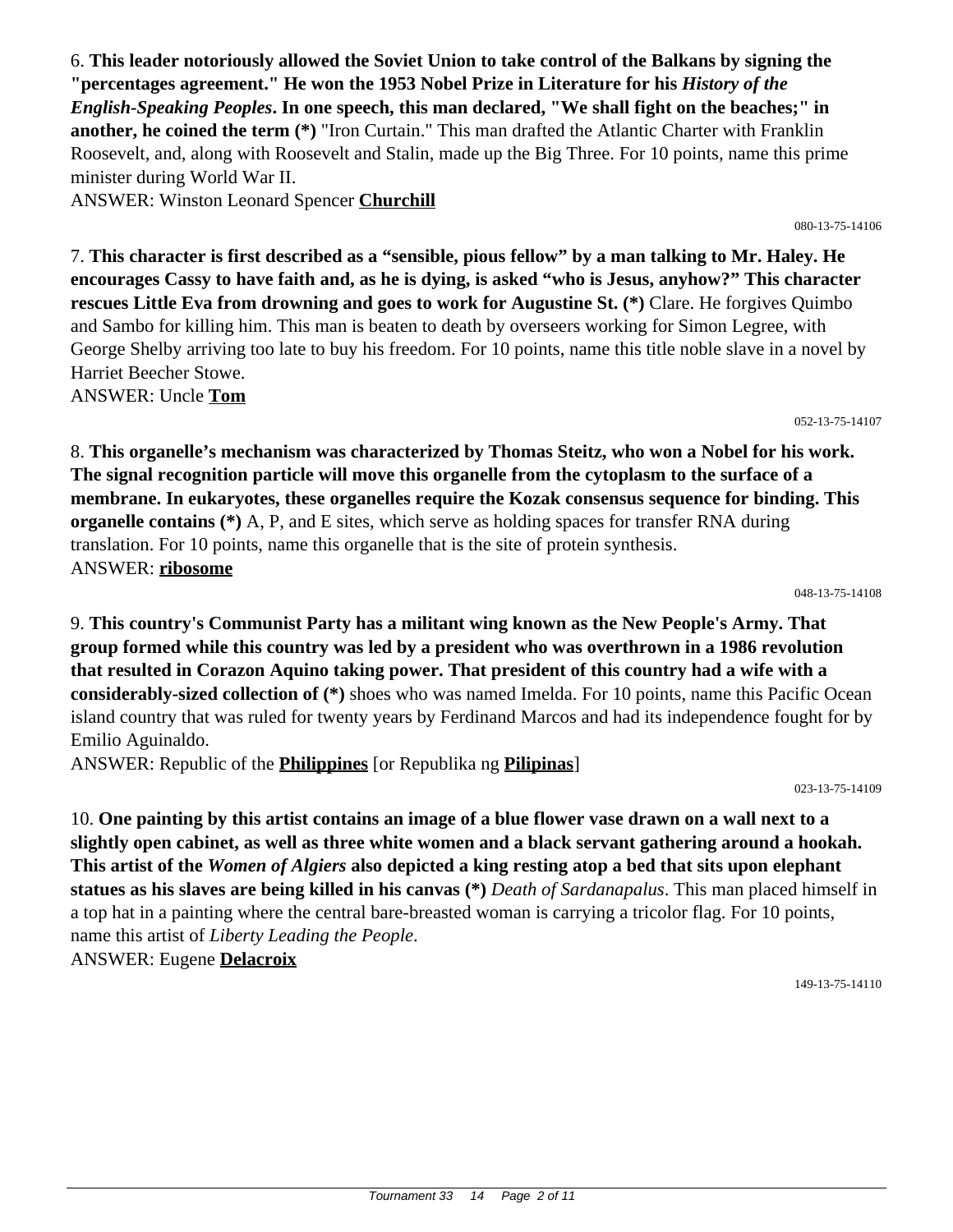11. **Math done in this nation proved that only one solution exists for a system of congruences where all moduli are coprime. Its astronomy moved forward after a visit from Matteo Ricci. An inventor from this nation developed a bronze jar which could drop a ball into one of eight "mouths" to determine the direction of an (\*)** earthquake. Experiments mixing garlic and honey with saltpeter in this place led to prototypical fireworks. For 10 points, name this empire, the first to develop the compass, paper, and gunpowder.

ANSWER: imperial **China** [or **Zhongguo**]

12. **In 1989, Leonard Bernstein conducted this piece at the Brandenburg Gate to celebrate the fall of the Berlin Wall. This symphony's D-minor scherzo is in its second movement rather than its third, and its fourth movement contains an incongruous Turkish march. In that fourth movement, a voice sings, "Oh friends, not these tones!" and a (\*)** chorus then sings a Schiller poem about the "daughter of Elysium." For 10 points, name this symphony by Ludwig van Beethoven that features a chorus singing "Ode to Joy."

ANSWER: Ludwig van **Beethoven's** *Ninth* **Symphony** [or *Symphony no. 9 in D Minor*; or the *Choral Symphony*; prompt on *Ninth Symphony*]

13. **This writing system's little and big** *yus* **glyphs were gradually eliminated. A W-like glyph in this writing system with an added mark in the lower-right represents two "sh" sounds in a row. Preceded in usage by the Glagolitic script, it indicates palatalization with a "soft sign" and was named for a brother of (\*)** Methodius who went from the Byzantine empire to proselytize in Old Church Slavonic. For 10 points, name this script used today to write Bulgarian and Russian. ANSWER: **Cyrillic** script [or **azbuka**]

104-13-75-14113

14. **Jack Kerouac abandoned the formal requirements of this genre in a variation on it he called "pops." One collection of these works takes its title from a poem in which a monkey seems to need a raincoat. One of these works describes the splash of water as a frog jumps into an old pond. These works are contained in the travelogue** *The Narrow Road to the Deep North***. They generally concern (\*)** nature, and have a five-syllable first line, a seven-syllable second line, and a five-syllable third line. For 10 points, name these short Japanese poems. ANSWER: **haiku**s

015-13-75-14114

15. **The Inca goddess Pachamama causes these events, which the Japanese god Kashima prevents by fighting a catfish. The Aztecs believe that one of these events will end the present-day age of the Fifth Sun. According to the Norse, the failure of Sigyn to continuously hold a bowl beneath a venom-dripping snake causes these events, which in Greek mythology occur with a slamming of the (\*)** trident by Poseidon. For 10 points, name this natural disaster often attributed to angry gods, in which a landmass trembles.

ANSWER: earth**quake**s

104-13-75-14115

#### 080-13-75-14112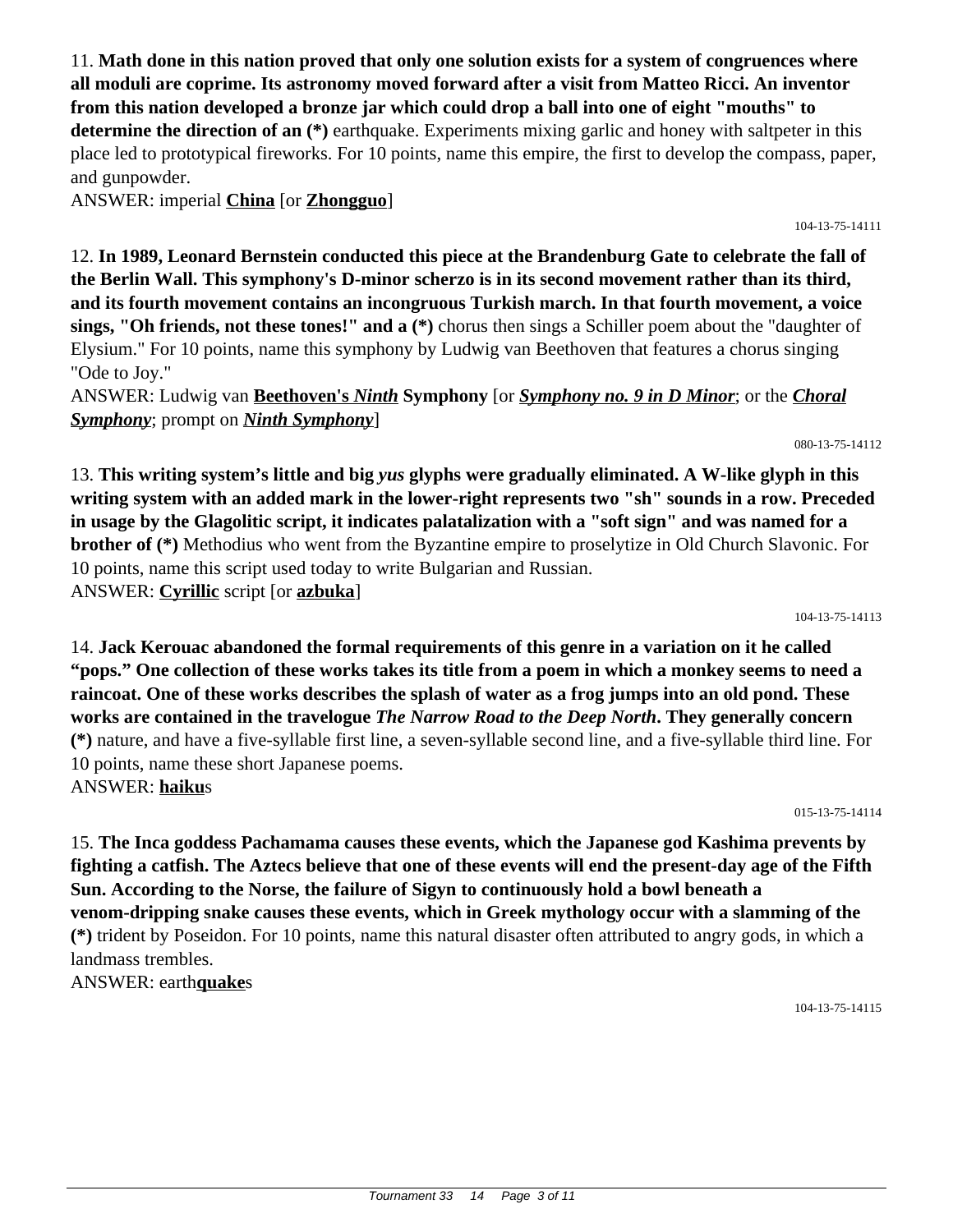16. **The victorious commander in this battle set his forces into two columns, one of which was led by Cuthbert Collingwood. Jean Jacques Etienne Lucas focused his men on clearing one location in this battle. This battle saw the forces of Pierre-Charles Villenueve destroyed by the opposing commander, who was hit by a sniper's bullet from the (\*)** *Redoubtable*. That commander told his men before this battle that "England expects that every man will do his duty." For 10 points, name this battle in which Napoleon's fleet was defeated and Horatio Nelson killed. ANSWER: Battle of **Trafalgar**

17. **A. Bartlett Giamatti performed this action on the subject of the Dowd Report. This occurred to Ferguson Jenkins after he was caught with drugs, and it was performed on one owner after he attempted to discredit Dave Winfield. Lefty Williams and (\*)** Shoeless Joe Jackson were subjected to this action, which was done on the all-time hits leader after he bet on the Cincinnati Reds. For 10 points, name this action that has most notably occurred to Pete Rose and the members of the 1919 Black Sox team. ANSWER: being **banned** for life from Major League **Baseball** [or word forms]

18. **The van der Waals interactions of one of these compounds was used to derive the Lennard-Jones potential. These compounds can be used to shorten electron configuration notation, and one of these compounds is the second most abundant element in the universe. These compounds have the largest ionization energy for their** (\*) period because they have a full outer electron shell. For 10 points, name these elements that include neon, krypton, and helium, which occupy the rightmost column of the periodic table.

ANSWER: **noble gas** [or **inert gas**]

19. **After signing a \$100,000 bond for this man's release, Horace Greeley lost thousands of subscriptions to his** *Weekly Tribune***. This son-in-law of Zachary Taylor contributed to American victory at the Battle of Buena Vista as the leader of the Mississippi Rifles. His detractors claimed that he was captured wearing women's clothing near (\*)** Irwinville, Georgia, and he was imprisoned in leg-irons in Fortress Monroe. For 10 points, name this only president of the Confederate States of America. ANSWER: Jefferson Finis **Davis**

20. **This poet claimed that "we'll build in sonnets pretty rooms" in a poem whose five stanzas all end with "love," and begins, "For God's sake, hold your tongue." He described "dull sublunary lovers' love" in a poem comparing two lovers to the legs of a compass. This poet of "The Canonization" and "A (\*)** Valediction: Forbidding Mourning" also wrote a series of *Holy Sonnets.* For 10 points, name this English metaphysical poet who wrote a sonnet beginning, "Death, be not proud." ANSWER: John **Donne**

104-13-75-14120

21. **One of these occurrences ended at Smithfield when the sitting Lord Mayor of London, William Walworth, committed murder. A French occurrence of this type was led in 1358 by Guillaume Cale. That one of these was called the Jacquerie because of the nickname given to its participants. With the help of the radical preacher John Ball and the mysterious Jack Straw, one of these broke out in 1381 over a new poll tax and was headed by**  $(*)$  **Wat Tyler. For 10 points, name these events in which** medieval agricultural laborers took up arms against the government.

ANSWER: **peasant revolt**s [or **peasants' revolt**s; accept equivalent words for "revolt"; prompt on **revolt**s] 104-13-75-14121

023-13-75-14116

192-13-75-14117

048-13-75-14118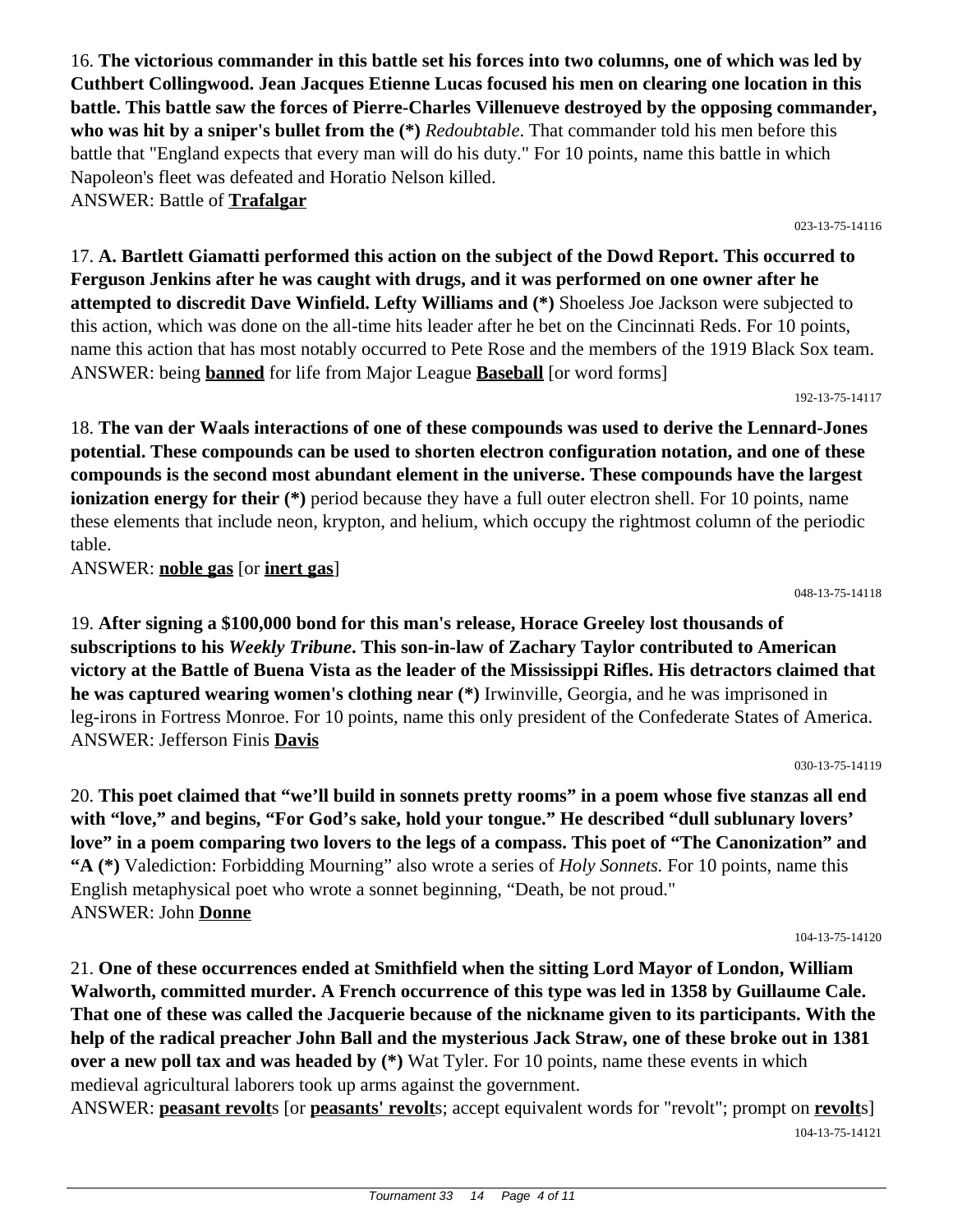22. **The chemical weathering of this mineral can yield kaolinite. The two major classes of this major mineral are distinguished by the presence of striations. The continuous branch of Bowen's reaction series contains one major class of this mineral; that branch meets the discontinuous branch at the other major class of this mineral. Those classes of this mineral are (\*)** plagioclase and orthoclase. For 10 points, name this silicate mineral that makes up most of the Earth's crust. ANSWER: **feldspar**

066-13-75-14122

23. **In this novel, Prior Aylmer and his companion are led into a bog by the misleading directions from a jester named Wamba. The title character of this work saves a Jewish woman being burnt at the stake by killing the Templar Brian de Bois-Guilbert. At the end of this novel, the Black (\*)** Knight, revealed to be King Richard, takes the throne back from King John, and the title Saxon is happily married to Rowena. For 10 points, name this historical novel by Sir Walter Scott. ANSWER: *Ivanhoe*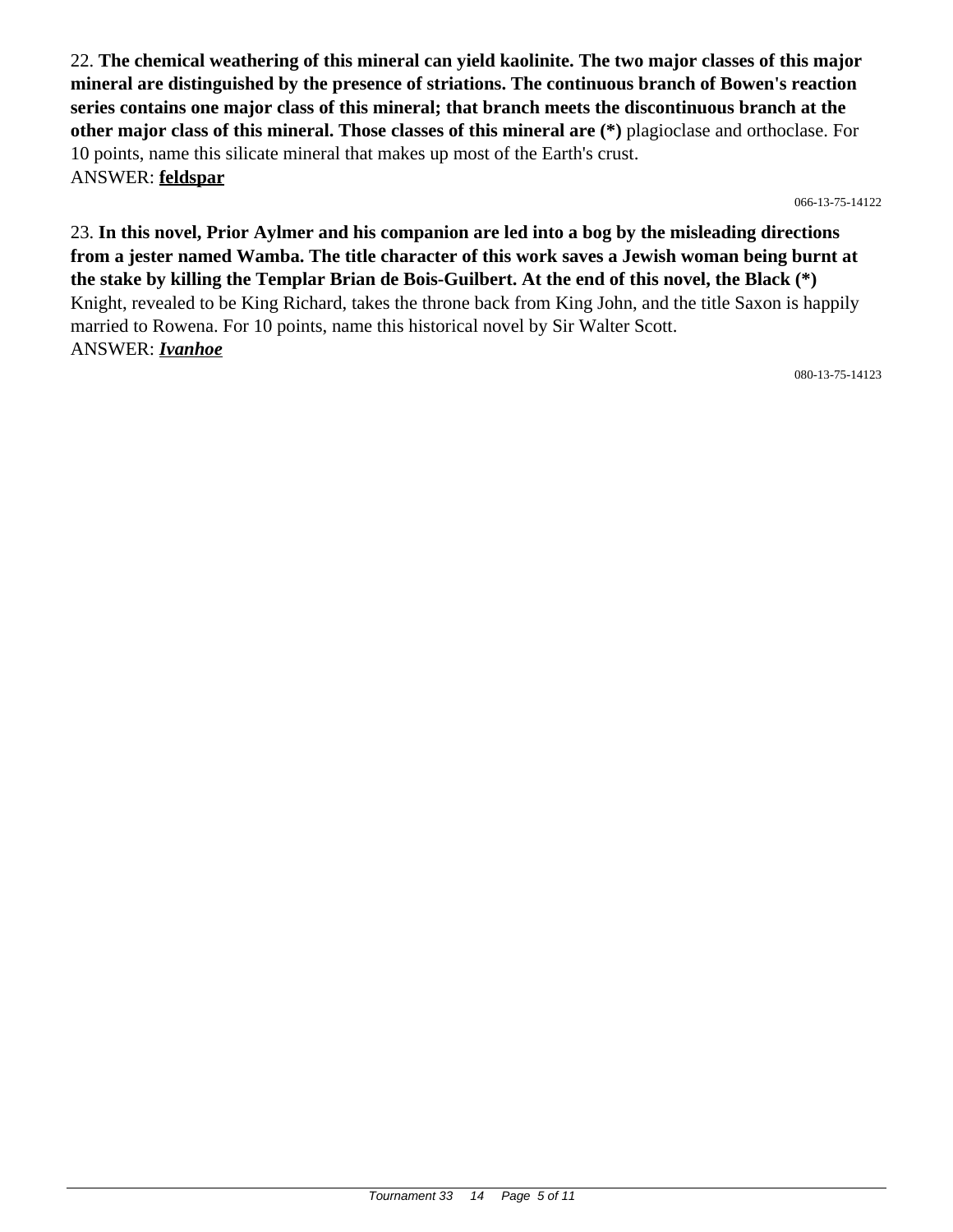

1. Binet's formula gives a closed form for the terms of this sequence, which begins one, one, two, three. For 10 points each:

[10] Give the name for this sequence, where each further term is the sum of the two before it.

ANSWER: **Fibonacci** sequence [or **Fibonacci** series]

[10] The standard definition of the Fibonacci sequence is an example of this type of definition where a term is calculated by way of earlier terms.

ANSWER: **recursive** [or words forms]

[10] The recursive definition "a sub one" equals three, and "a sub k-plus-one" equals "a sub k" times two describes what kind of sequence?

ANSWER: **geometric** sequence

174-13-75-14201

2. One painting showing this kind of flower's "Painter" also depicts the artist's friend Paul Gauguin. For 10 points each:

[10] Name this kind of flower depicted in two series, one named for Paris, the other named after the artist's home town of Arles.

ANSWER: **sunflower**s [or **tournesol**s]

[10] Name this artist of the *Sunflowers* series, who also painted a self-portrait showing a bandaged ear. ANSWER: Vincent Willem **van Gogh**

[10] This van Gogh painting's swirling sky has been theorized to be inspired by a drawing of the Whirlpool Galaxy.

ANSWER: *The Starry Night* [or *De sterrennacht*]

088-13-75-14202

3. At the end of this work, the protagonist tells his tutor that they must "cultivate our garden." For 10 points each:

[10] Name this novella, whose title character is taught by Dr. Pangloss that, despite the constant tragedies befalling him, this is the best of all possible worlds.

# ANSWER: *Candide*

[10] In Lisbon, Candide learns his love Cunégonde has been forced to be the mistress of a man with this position. A man with this position berates Christ for returning to earth in a parable told by Ivan Karamazov.

ANSWER: **Grand Inquisitor** [prompt on **Inquisitor**]

[10] *Candide* was written by this French *philosophe.* ANSWER: **Voltaire** [or François-Marie **Arouet**]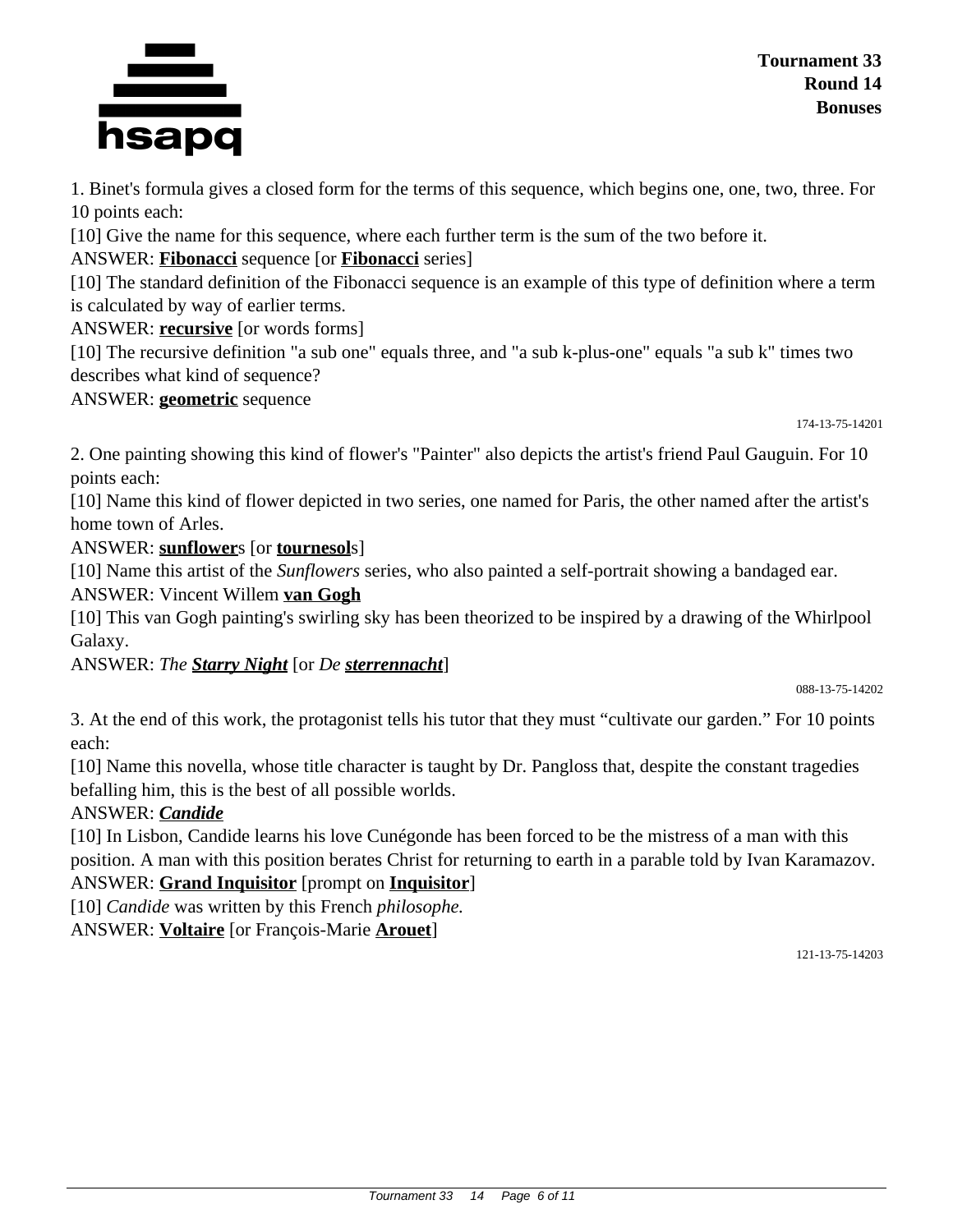Tournament 33 14 Page 7 of 11

4. John Reed's *Ten Days that Shook the World* is about the revolution in this country. For 10 points each: [10] Name this country, whose autocratic government was overthrown in 1917 and by the end of the year had been replaced by the Bolsheviks.

ANSWER: **Russia**n Federation [or **Rossiya**; or **Rossiyskaya Federatsiya**]

[10] The Bolsheviks took power in this month of the Russian calendar. They took over from the provisional government that had replaced the tsar in the February Revolution.

#### ANSWER: **October**

[10] This member of the Socialist Revolutionary party was the second and last prime minister of the provisional government.

#### ANSWER: Aleksandr Fyodorovich **Kerensky**

5. This man published several works on the potlatch ceremony of the Kwakiutl. For 10 points each:

[10] Name this author of *The Mind of Primitive Man.*

#### ANSWER: Franz **Boas**

[10] Boas taught, among others, Margaret Mead and Ruth Benedict at this university in New York City. ANSWER: **Columbia** University

[10] Benedict's work *The Chrysanthemum and the Sword* analyzed the presence of "shame" and "guilt" cultures in this country.

#### ANSWER: **Japan**

192-13-75-14205

121-13-75-14204

6. Answer the following about a mythological theme, for 10 points each.

[10] The twins Amphion and Zethus built the walls of this city, which was founded by Cadmus at the site where he sowed dragon's teeth in the ground.

#### ANSWER: **Thebes**

[10] This first king of Rome and twin brother of Remus built a wall to protect the city's Palatine Hill. ANSWER: **Romulus**

[10] The walls of Asgard are incomplete because Loki seduced and slept with Svadilfari (SVAH-dil-FAR-ee), one of these animals involved in the building process.

## ANSWER: a **horse** [or a **stallion**]

020-13-75-14206

7. When propane gas is completely oxidized, it yields water and carbon dioxide in one of these reactions. For 10 points each:

[10] Name this class of highly exothermic reactions. They are often accompanied by fire.

## ANSWER: **combustion** reactions

[10] The mechanism for the combustion of methane includes a step for the production of one of these compounds. These highly reactive species contain unpaired electrons.

#### ANSWER: free **radical**s

[10] Combustion reactions only occur above this temperature for a substance. At this temperature, a substance will form an ignitable gas, and it's typically much lower than the autoignition temperature. ANSWER: **flash** point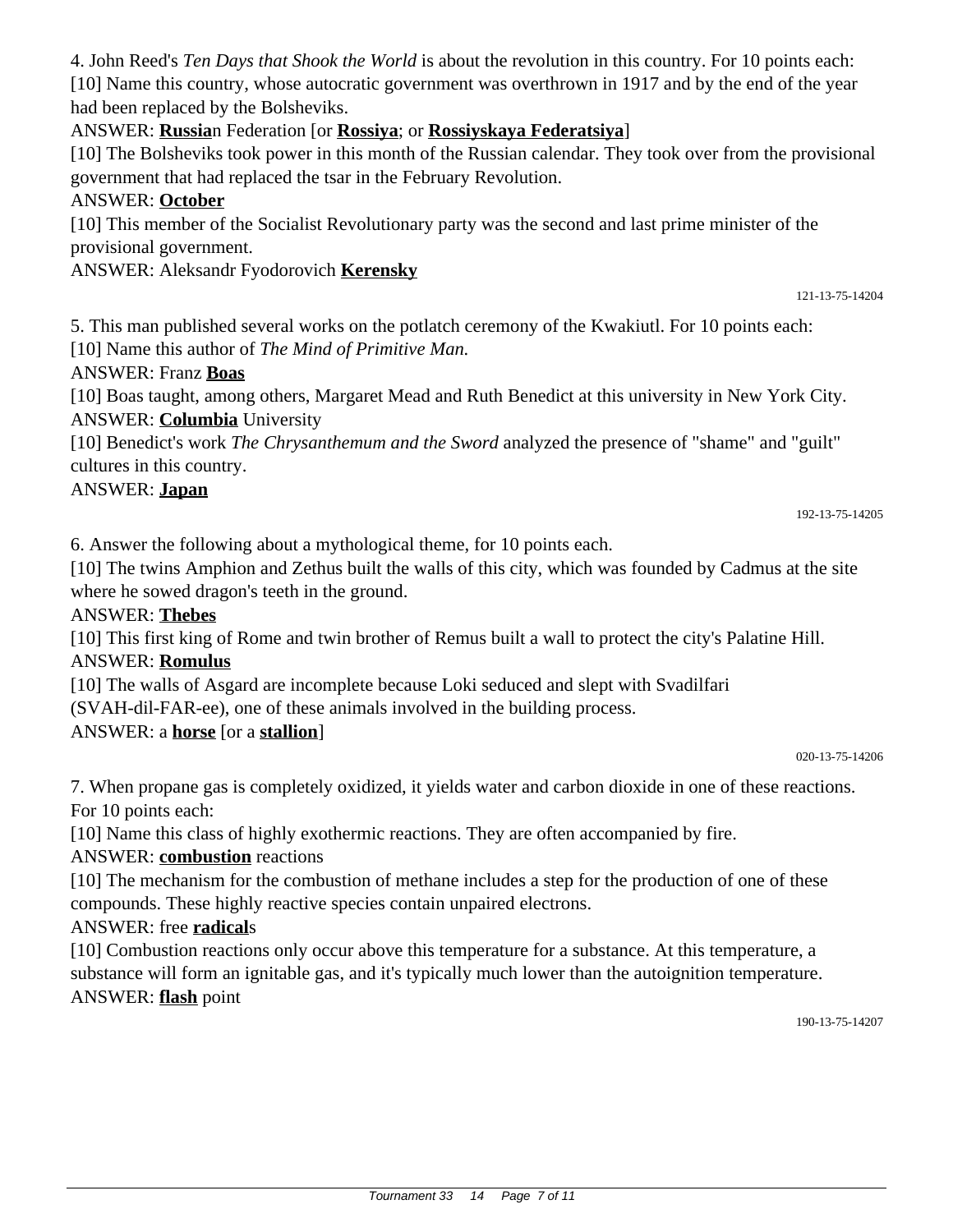8. In this poem, "the scepter and the isle" are left to the title character's son. For 10 points each:

[10] Name this dramatic monologue in which the speaker affirms his will "to strive, to seek, to find, and not to yield."

## ANSWER: "**Ulysses**"

[10] The six hundred members of the title group of this other poem "flashed all their sabres bare" as they rode "into the valley of Death."

ANSWER: "The **Charge of the Light Brigade**"

[10] This poet wrote both "Ulysses" and "The Charge of the Light Brigade."

## ANSWER: Alfred, Lord **Tennyson**

149-13-75-14208

9. Name these powerful female monarchs, for 10 points each.

[10] This Hapsburg empress came to power with the Pragmatic Sanction, reorganized Austria's military, and held on to her throne in the War of the Austrian Succession.

ANSWER: **Maria Theresa** [or **Maria Theresia**; prompt on partial answer]

[10] This great patroness of the arts and sciences in her native Sweden closely corresponded with

Descartes, but scandalized her court by converting to Catholicism and deciding to never marry.

## ANSWER: **Christina** [or **Kristina**]

[10] This grandmother of Charles V united Spain by marrying Ferdinand II of Aragon.

ANSWER: **Isabel**la I of Castile [or **Isabel**la the Catholic; or **Isabel**la la Catolica]

020-13-75-14209

10. Walter Reuther was the last head of this group before it joined an organization led by George Meany. For 10 points each:

[10] Name this union that merged with the AFL in 1955.

#### ANSWER: **CIO** [or **Congress of Industrial Organizations**]

[10] Walter Reuther was a leader of this group, which organized the Flint Sit-Down Strike against General Motors.

ANSWER: **UAW** [or **United Auto Workers**; or **United Automobile Workers**; or International **Union, Automobile, Aerospace, and Agricultural Implement Workers** of America]

[10] The CIO was begun by this man, the president of the United Mine Workers. He started the group as a branch of the AFL before leaving in 1938.

ANSWER: John Llewellyn **Lewis**

121-13-75-14210

11. Answer some questions about heat transfer, for 10 points each:

[10] This fast mode of heat transfer occurs when thermal energy moves directly through a solid object, unlike convection.

## ANSWER: **conduction**

[10] If two systems are in thermal equilibrium with a third system, then the two systems must also be in equilibrium with each other, according to what law of thermodynamics?

## ANSWER: **zeroth** law of thermodynamics

[10] This law states that the heat flux density during conduction is proportional to the negative temperature gradient.

ANSWER: **Fourier's law** of heat conduction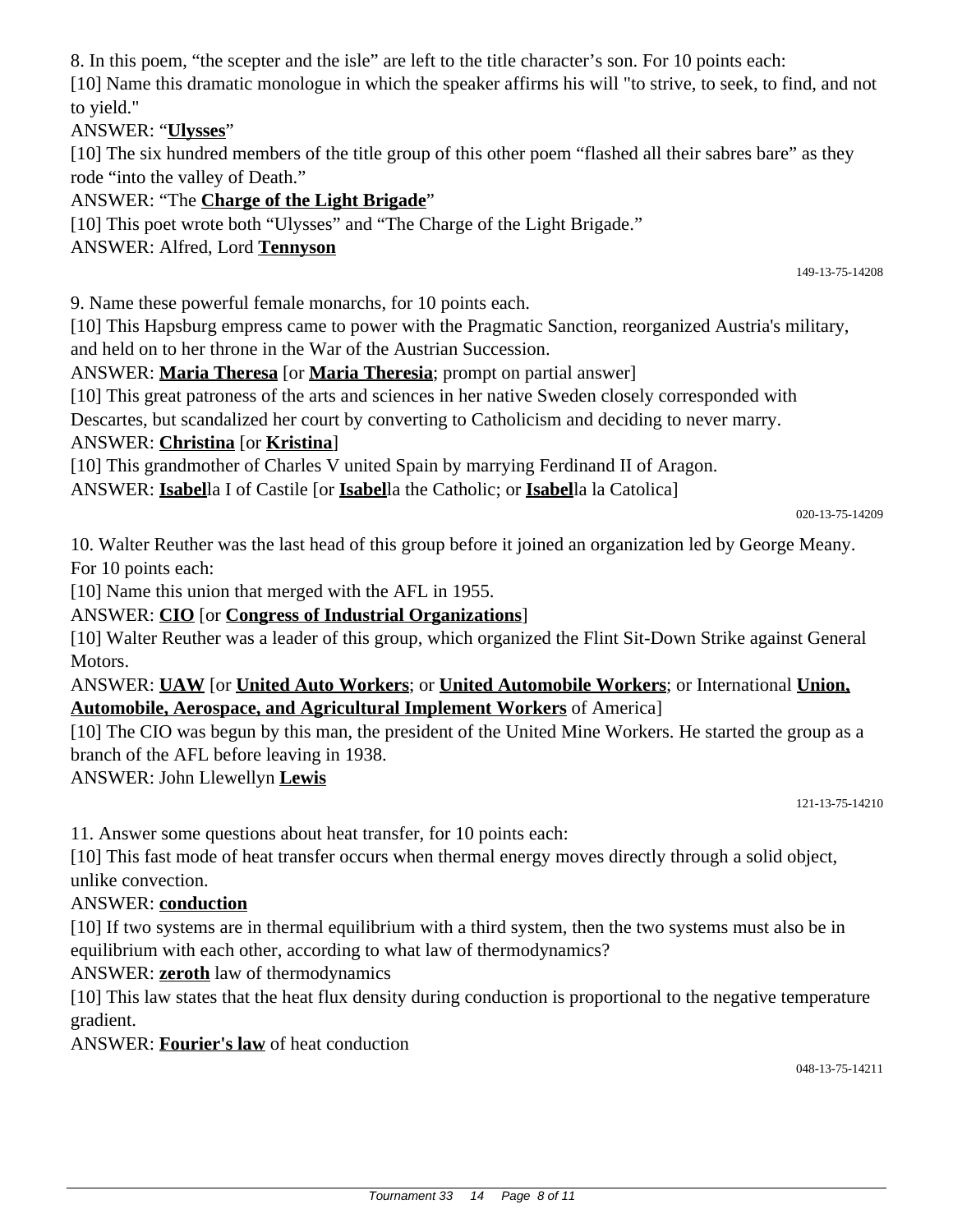12. Name these movements or time periods of Western classical music, for 10 points each.

[10] The "classical" period was followed by this period, characterized by music that was very spiritual, rooted in nature, or nostalgic.

ANSWER: **Romantic** period [accept word forms, such as **Romanticism**]

[10] Maurice Ravel and Claude Debussy were the two main composers of this late 19th and early 20th century movement focusing on evoking an atmosphere, much like the visual art movement of the same name.

ANSWER: **Impression**ism [accept word forms, such as **Impressionistic**]

[10] Alban Berg, Anton Webern, and Arnold Schoenberg were the three main composers of this school of music, which heavily experimented with atonality.

ANSWER: **Second Viennese** school [**Zweite Wiener Schule**; or **Neue Wiener Schule**; prompt on **Viennese** school; prompt on **Wiener** Schule]

020-13-75-14212

13. One character in this novel spends fifty years engaging in 622 affairs while waiting for the wife of doctor Juvenal Urbino. For 10 points each:

[10] Name this novel in which that man, Florentino Ariza, finally consummates his feelings for Fermina Daza aboard a riverboat with a raised quarantine flag.

## ANSWER: *Love in the Time of Cholera* [or *El Amor en los Tiempos del Cólera*]

[10] This Colombian magical realist author of *Love in the Time of Cholera* described Ursula, the matriarch of Macondo's Buendia family, in *One Hundred Years of Solitude.*

## ANSWER: Gabriel **Garcia Marquez** [prompt on **Marquez**]

[10] In *One Hundred Years of Solitude*, these creatures surround the mechanic Mauricio Babilonia. Nabokov loved these creatures, whose "time" titles a novel about the Mirabal sisters by Julia Alvarez. ANSWER: yellow **butterflies**

14. German troops of this type called Fallschirmjager (FALL-scheerm-YAYG-ur) suffered heavy losses while taking Crete. For 10 points each:

[10] Name this type of soldier that could be strategically placed behind enemy lines by jumping out of planes.

ANSWER: **paratrooper**s [accept equivalent answers such as **parachute** infantry or **airborne** trrops] [10] After 1943, Germany's 1st Fallschirmjager-Division was in this country, where they fought the Canadians at Ortona and held the ruins of the Monte Cassino Abbey.

ANSWER: **Italy** [or **Italian Republic**; or Repubblica **Italia**na]

[10] Prior to the Battle of Arnhem, this operation devised by Bernard Montgomery occurred. It placed thousands of paratroopers on the border of the Netherlands and Germany but was ultimately unsuccessful. ANSWER: Operation **Market Garden**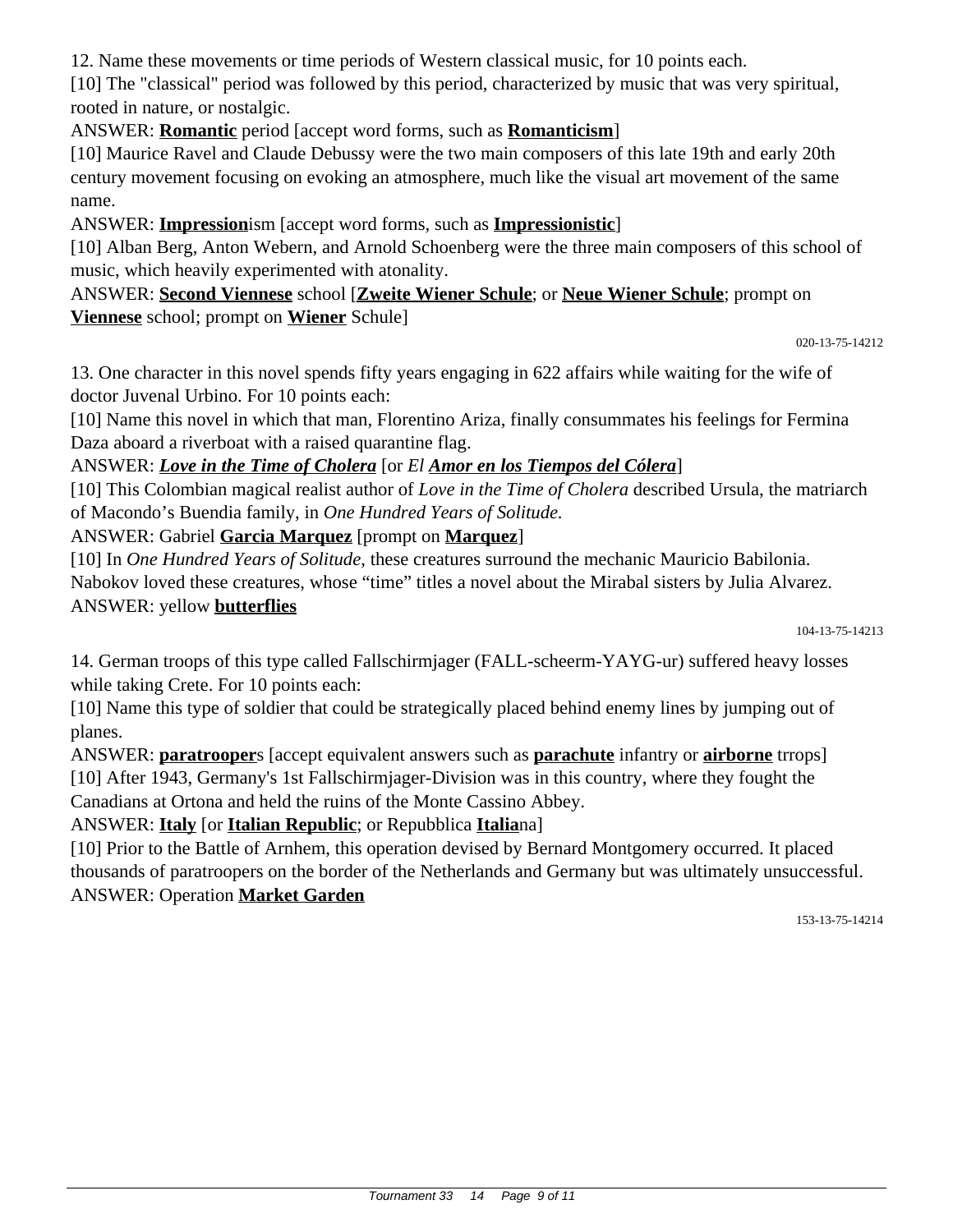15. In January 2013, members of the Islamist group Ansar Dine (din-EY) claimed to have captured Douentza and Konna in this country. For 10 points each:

[10] Name this West African country, which has seen a loss of central government influence over Tuareg areas in its north since the March 2012 overthrow of president Amadou Toumani Touré.

# ANSWER: Republic of **Mali** [or Republique de **Mali**]

[10] This other West African Islamist group, which was founded by Mohammed Yusuf in 1991, is believed responsible for killing thousands of Christians in several church massacres in another country. Its name means "Western education is forbidden" in Hausa.

## ANSWER: **Boko Haram** [or **People Committed to the Propogation of the Prophet's Teachings and Jihad**; or **Jama-atu Ahlis Sunnah Ladda'awatih wal-Jihad**]

[10] Boko Haram operates in this country, Africa's most populous and top oil exporter, where ethnic conflict between the Hausa, Yoruba, and Ibo previously resulted in the Biafran War. ANSWER: Federal Republic of **Nigeria**

019-13-75-14215

16. This thinker used classical examples to illustrate a kind of manly skill called *virtu* in his *Discourses on Livy*. For 10 points each:

[10] Name this Florentine Renaissance thinker, who argued that it is better for a ruler to be feared than loved.

## ANSWER: Niccolo **Machiavelli**

[10] While in exile from Florence, Machiavelli wrote this booklet on how the title ruler should exercise power. It praised Cesare Borgia.

## ANSWER: *The Prince* [or *Il Principe*]

[10] Machiavelli's *The Prince* argues that truly great princes overcome this aspect of the universe, which they divert like a river. He also used the image of beating this property as if it were a woman. ANSWER: **Fortune** [or **Fortuna**; do not accept any synonyms]

104-13-75-14216

17. Charles the Simple allowed these people to settle the region of Normandy to avoid their raids on his lands. For 10 points each:

[10] Name these medieval Norsemen known for conducting raids.

## ANSWER: **viking**s

[10] Vikings conducted their raids in these speedy vessels whose bows were sometimes shaped like a dragon.

# ANSWER: **longship**s [prompt on **ship**s or **boat**s]

[10] The beginning of the Viking Age is sometimes dated to their raid of a monastery on this island off the coast of England.

## ANSWER: **Lindisfarne**